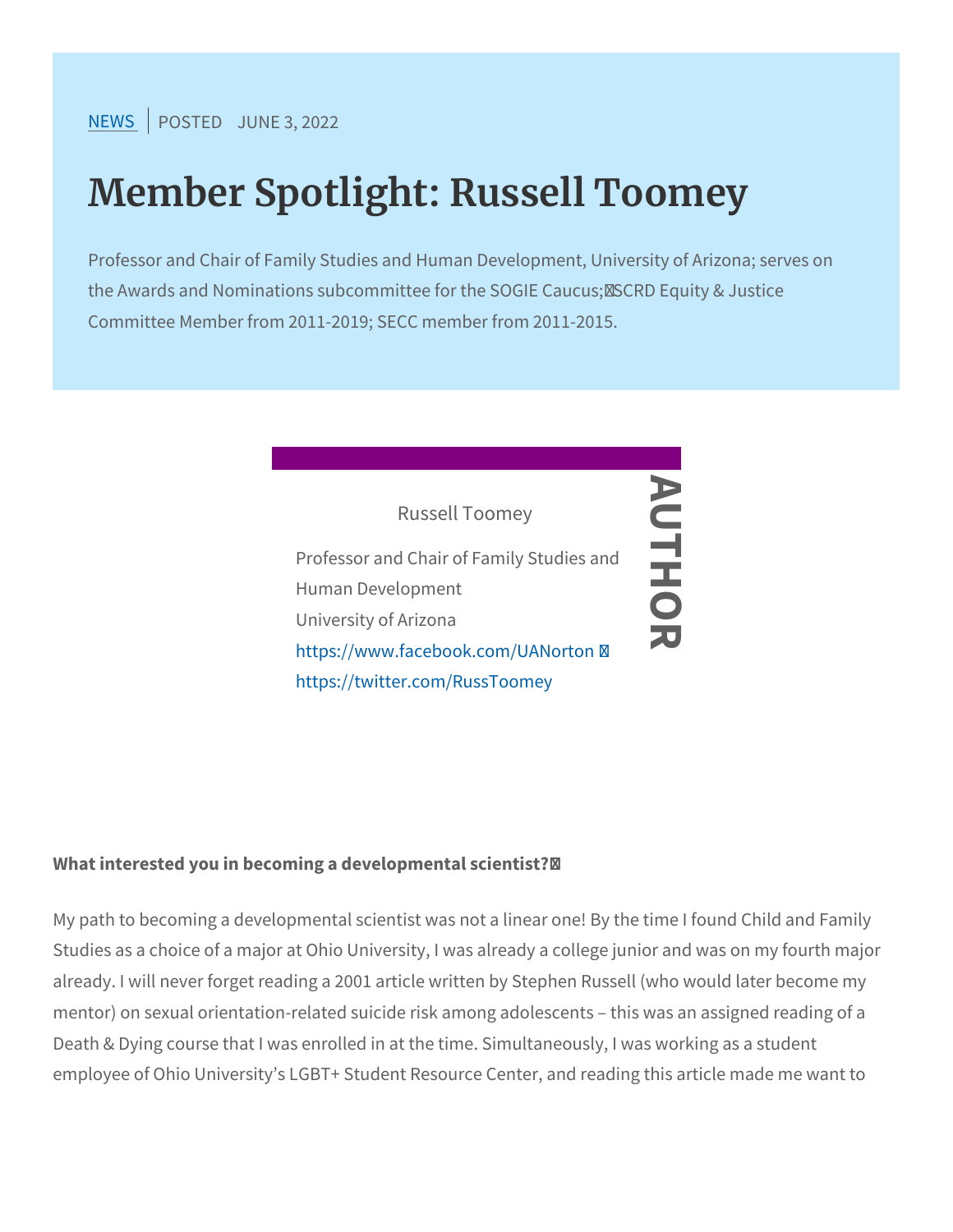understand why some adolescents who were LGBT+ experienced suicidality while others did not. I was deeply moved by the use of science to document disparities of LGBT+ adolescents, but even more so interested in the ideas that Dr. Russell posited in the discussion of the results focused on how future research should examine the strengths of adolescents with same-sex attraction. I looked at the world around me and started asking similar questions: What contributed to the resilience of LGBT+ adolescents and young adults? Why did mental health burdens continue in young adulthood for some of my LGBT+ peers and friends but not for others? All of these experiences sparked my interest in developmental science and positive youth development, in particular, among LGBT+ youth. Ultimately, I obtained my degrees in Family Studies and Human Development because I wanted to utilize science to change the "reality that doesn't have to be" for LGBT+ adolescents, and developmental science was a logical fit given the focus on development, context, and ultimately, action.

## **Do you have a mentor or mentors who have been instrumental to your career and, if so, whom and how?**

I have two mentors who have been extremely influential people in my life, professionally and personally: Drs. Stephen Russell and Adriana Umaña-Taylor. I had the amazing fortune of meeting both scholars at a conference in 2005 (NCFR). Dr. Stephen Russell convinced me at that conference to apply to study with him at The University of Arizona. I ultimately made the cross-country move and worked under his mentorship to receive my Ph.D. After receiving my Ph.D., I moved "up the road" to Arizona State University to work with Dr. Adriana Umaña-Taylor as part of a T32 postdoctoral fellowship. I learned under both mentors how to conduct meaningful and applied developmental science, how to ask the important questions that push the edges of our science, and how to mentor students. Both of these incredible humans are exemplar models of innovative scholars and compassionate mentors, and they continue to impact me in rich professional and personal ways still to this day!

## **What words of wisdom might you pass on to someone on their very first day after deciding to get a Ph.D. in developmental science or related?**

Write down the reasons you applied to a Ph.D. program – these are your sparks. Throughout your program, revisit your sparks and be sure to maintain them. So much of research is the experience of rejection, whether it is peers rejecting your ideas for new research questions, a publication outlet rejecting your submitted work, or a grant/fellowship application not being funded. Rejection can sometimes dampen the sparks that represents your passion! In those moments, be sure to reflect and re-center yourself in the